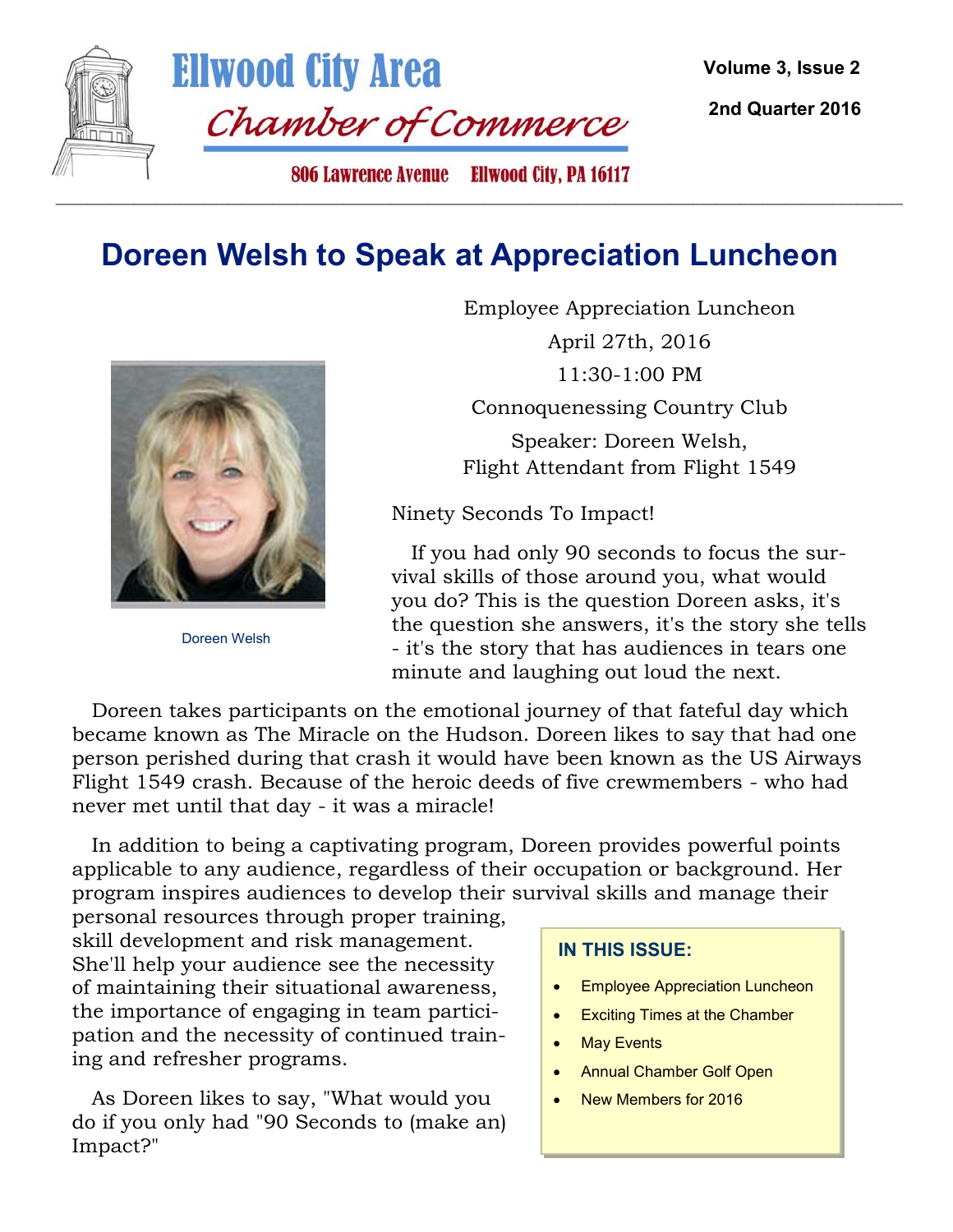## **It's an exciting time for the Ellwood City Area Chamber of Commerce**

2016 has been full of change for the Ellwood City Area Chamber of Commerce, and it's only April! From hiring a new Executive Director in January to the addition of 38 NEW members already… there is definitely good things happening in the Ellwood City Area. The name of our Annual Fall Fest has officially been changed to Autumn Jamboree to set us apart from the many festivals that happen every fall. There are plans to make the Soup Crawl its own event next February and planning has begun for the Annual Golf Open and of course, Chef, Wine & Ale in September. We want to continue many of the exciting things that have made us what we are but also introduce new and exciting traditions for the community to get behind. Stay up to date with all the changes and plans by checking out our Facebook page and our website! You can also be included in our Weekly Happenings email blast by adding your email to the mailing list online!

# **MAY EVENTS**

May 11th - Chamber Members' Thank You Picnic

May 12th - Keystone Energy Forum & Luncheon

May 16th - 6th Grade Ewing Park-a-Palooza

May 17th - 5th Grade Walking Tour

Call 724-758-5501 for more details!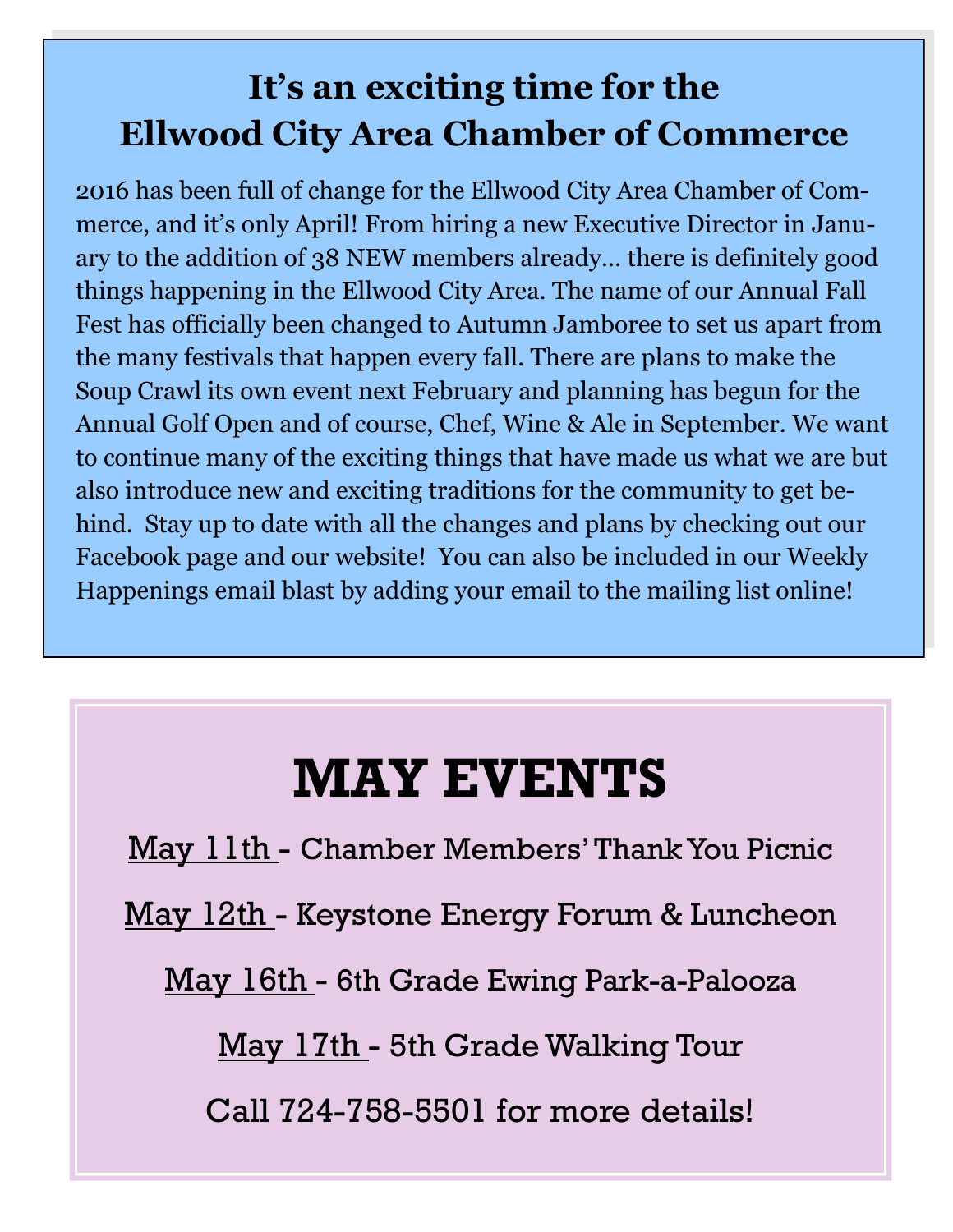The Ellwood City Area

Chamber of Commerce

28th Annual

Golf Open

Friday, June 24, 2016

1:00 pm Shotgun Start

Connoquenessing

Country Club

1512 Mercer Road, Ellwood City, PA 16117

## Golf Package Includes:

Scramble Format 18 holes, Golf Cart, Lunch, Dinner Buffet, Beer, Soda & Water on Course

### **\$125 per person**

Hole-in-One Car Giveaway sponsored by:



Ellwood City Area Chamber of Commerce is proud to announce the following generous sponsors for this year's Golf Open:

**Dinner Sponsor Lunch Sponsor Golf Cart Sponsor EGI/ECF WesBanco AVAILABLE SPONSORSHIP OPPORTUNITIES: Beverage Sponsor \$500** Complimentary twosome, recognition as beverage sponsor and mention in all golf outing advertising. **Tee Sponsors \$100** Tee Sponsors will have custom signage displayed at their tee. **Other Advertising Opportunities:** If your company would like to contribute your own, golf oriented, logo items to be placed in the participant gift bags, we will be glad to place a minimum of 72 or a maximum of 100 logo items in the gift bags for you prior to the event for a nominal fee of \$50. Appropriate items include tees, golf caps, golf towels, etc.

#### **Please contact the Chamber at**

**info@ellwoodchamber.org or call 724-758-5501 for additional sponsorship information.**